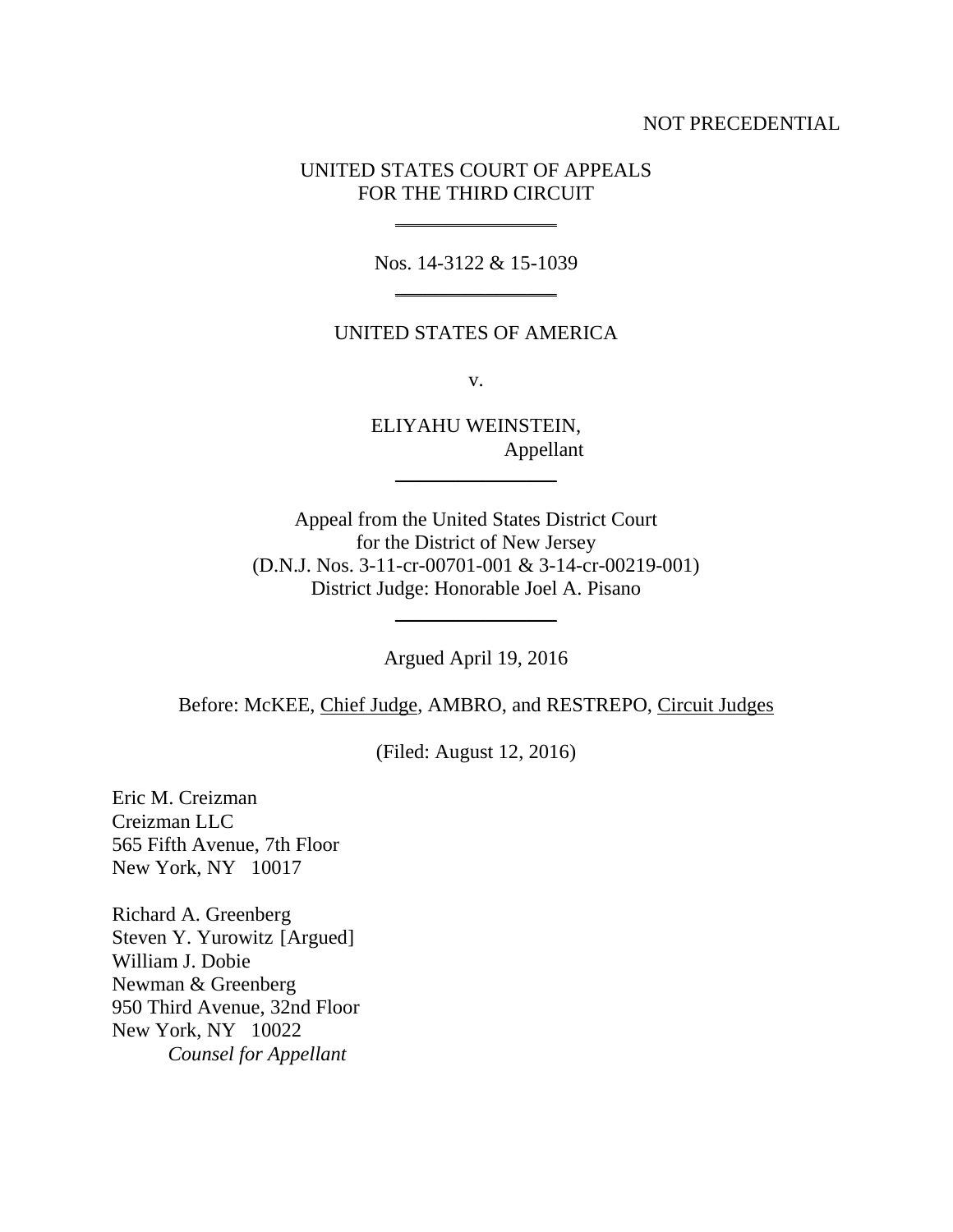Paul J. Fishman United States Attorney Mark E. Coyne (Argued) Assistant U.S. Attorney Office of United States Attorney 970 Broad Street, Room 700 Newark, NJ 07102 *Counsel for Appellee*

# OPINION\*  $\frac{1}{2}$

 $\overline{\phantom{a}}$ 

AMBRO, Circuit Judge

 $\overline{a}$ 

Eliyahu Weinstein pleaded guilty in two cases now consolidated before us on appeal. In the first ("*Weinstein I*") he admitted to operating a Ponzi scheme from 2004- 2011 whereby he misappropriated hundreds of millions of dollars that victims thought they were investing in specific real estate transactions. In the second ("*Weinstein II*") he admitted to engaging in similar conduct from 2012-2013.

Weinstein tried unsuccessfully to withdraw his *Weinstein I* guilty plea, claiming (1) the District Court participated in plea negotiations in violation of Federal Rule of Civil Procedure 11, and (2) his attorneys rendered ineffective assistance of counsel because they were actually conflicted when they encouraged him to plead guilty. He also tried unsuccessfully to have *Weinstein II* dismissed as a breach of the *Weinstein I* plea agreement and a Double Jeopardy violation. Those unsuccessful attempts are the basis of his current appeals. For the reasons that follow, we affirm.

<sup>\*</sup> This disposition is not an opinion of the full Court and pursuant to I.O.P. 5.7 does not constitute binding precedent.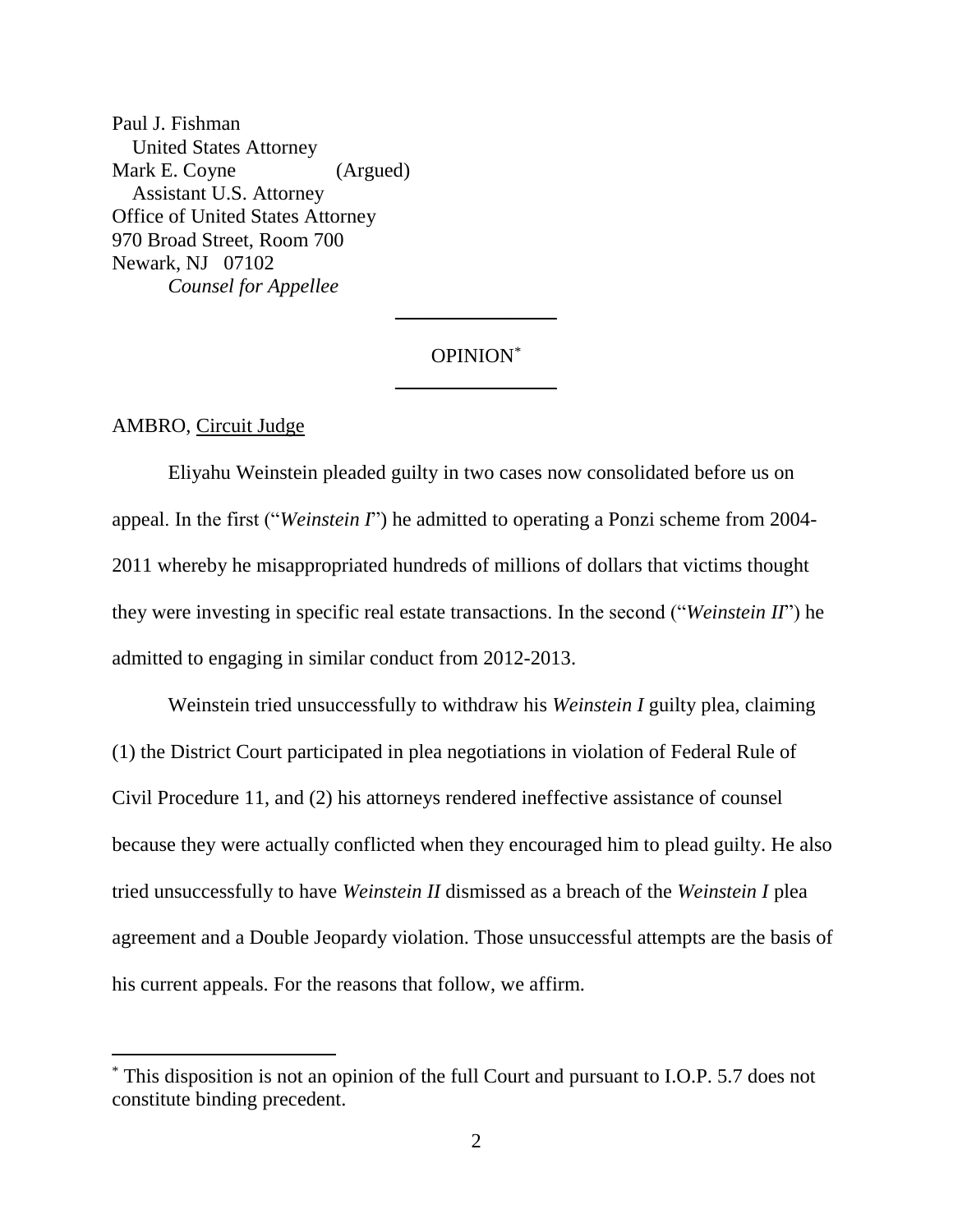#### **I. Background**

The *Weinstein I* indictment alleges that Weinstein defrauded multiple victims from 2004 to 2011. He convinced one victim, Morris Rotenstein, to invest in an insurance transaction, but then used for unauthorized purposes the money the latter invested. Rotenstein later told the FBI that he decided to invest with Weinstein based in part on assurances from Mark Harris, Weinstein's attorney from the law firm Proskauer Rose LLP, that the investment was above board.

Plea negotiations began in November 2012. After the District Court denied Weinstein's pretrial motions in December 2012, counsel for the prosecution and defense met with Judge Pisano in his chambers. According to Weinstein, his lawyers reported that the conversation focused on plea negotiations and that Judge Pisano gave assurances he would "remember" the Government's past plea offers during sentencing if Weinstein pleaded guilty and made restitution. J.A. 149. Weinstein also claims his counsel said that Judge Pisano warned he had never had an acquittal in his courtroom. There is no direct evidence of what was said during that off-the-record meeting, and Judge Pisano denied Weinstein's second-hand account of the exchange.

The parties failed to reach an agreement despite continuing plea negotiations. Later in December, attorneys from Proskauer (including Harris) joined Weinstein's criminal defense team. They reviewed the case to prepare for trial but ultimately recommended that Weinstein plead guilty. He did not do so until January 2013 when, according to him, Robert Cleary, one of his attorneys from Proskauer, reported that Judge Pisano said during an *ex parte* phone call that "all doors [would] be open" if Weinstein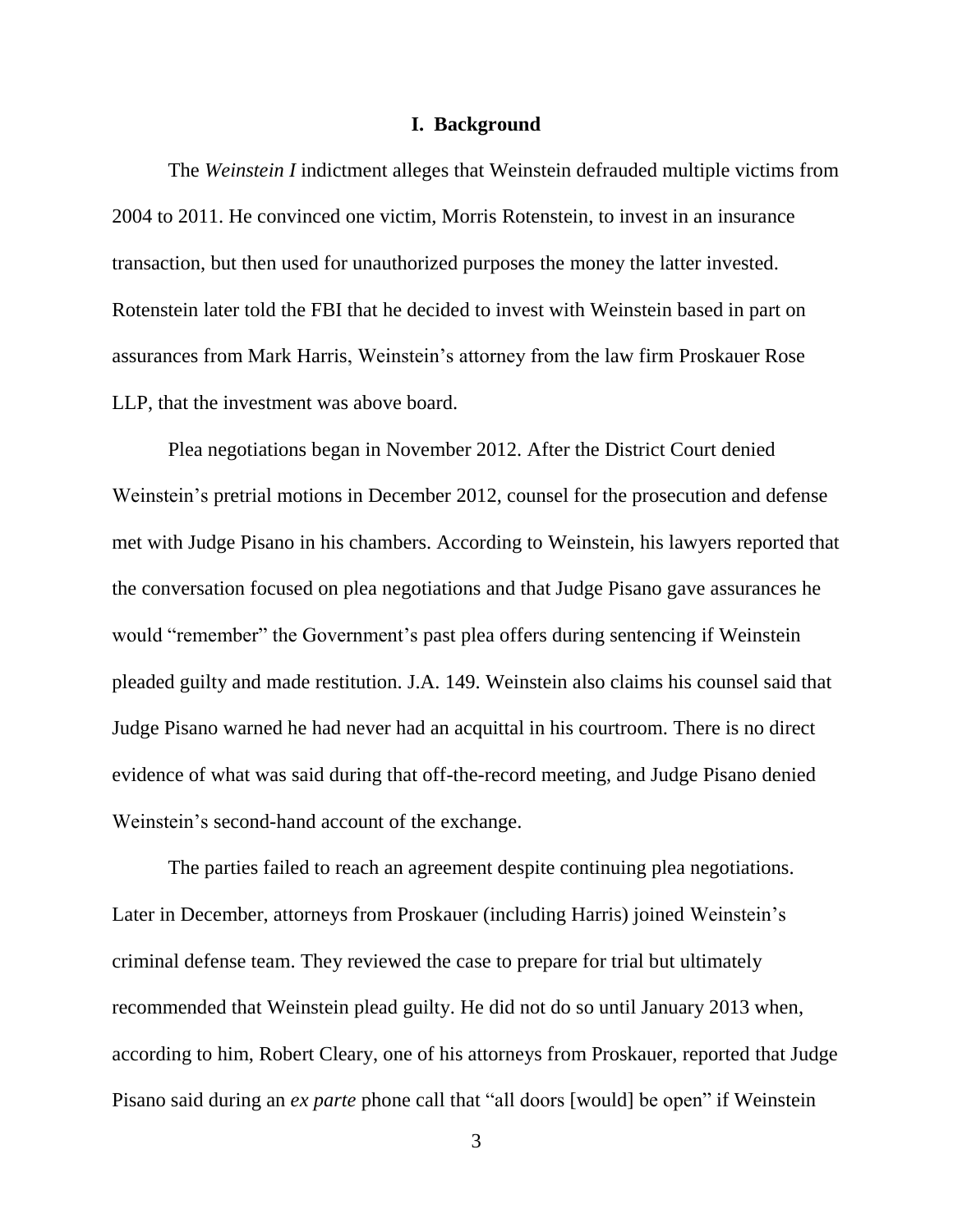were to plead guilty and make restitution but "all doors [would] be closed" if he were convicted after a trial. J.A. 150. The only direct evidence of what Judge Pisano allegedly said *ex parte* on the phone is Cleary's unsigned affidavit, which differs from Weinstein's second-hand version of events and says (among other things) that the Judge "never articulated any preference for how the case should proceed or be resolved." J.A. 247. Judge Pisano denied making the remarks Weinstein attributed to him.

Weinstein then signed a plea agreement providing for a possible sentence of restitution and anywhere from 0-300 months' imprisonment. As part of the plea agreement, the Government pledged not to file further charges against Weinstein "for his conduct, now known to the Government," from June 2004 through January 3, 2013, the date of his guilty plea. J.A. 97.

Nearly five months after he pleaded guilty in *Weinstein I*, Weinstein was arrested in *Weinstein II* on a new complaint charging him with additional Ponzi-scheme-related offenses. The complaint alleged, among other things, that Weinstein had violated the conditions of his bail from *Weinstein I*, which prohibited him from completing any financial transactions worth more than \$1,000 without advance notice to and approval from a special counsel.

After the complaint in *Weinstein II* was issued, Weinstein moved three times to withdraw his *Weinstein I* guilty plea, primarily citing two grounds for withdrawal: that Judge Pisano participated in plea negotiations in violation of Federal Rule of Criminal Procedure 11; and that the Proskauer attorneys rendered ineffective assistance because they had conflicts of interest. As proof of a Rule 11 violation, Weinstein presented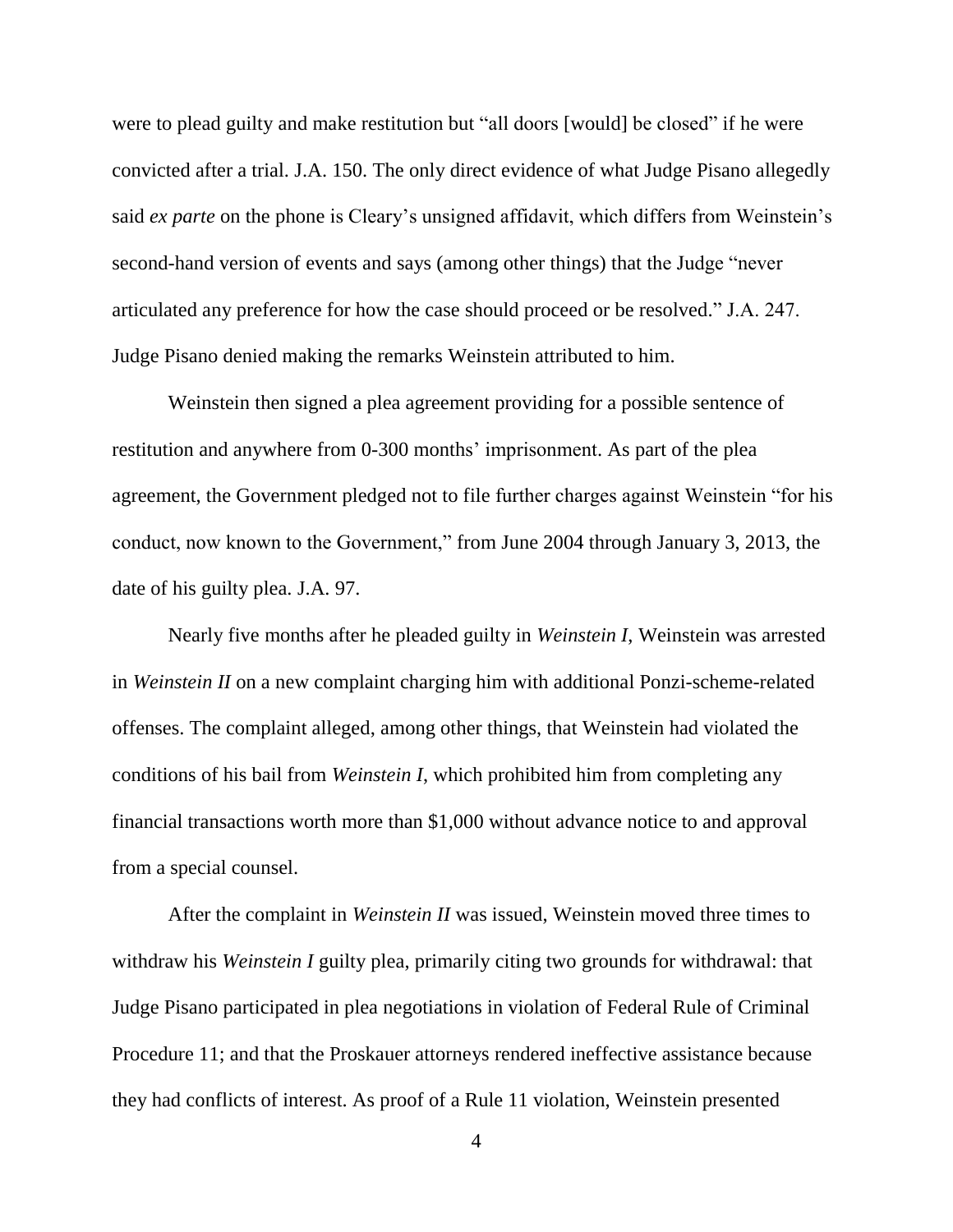Cleary's unsigned affidavit and numerous declarations containing second-hand descriptions of Judge Pisano's alleged participation in plea negotiations. As to the ineffective-assistance claim, Weinstein argued that Harris was likely to face criminal liability or be called as a prosecution witness because of his involvement in the Rotenstein transaction, so he could not have provided effective representation to Weinstein during plea negotiations.

Judge Pisano denied Weinstein's motions, citing insufficient proof of a Rule 11 violation and concluding that defense counsel was not actually conflicted. He sentenced Weinstein to 22 years' imprisonment in *Weinstein I*.

Then, in April 2014, *Weinstein II* proceeded to indictment. It alleged that Weinstein committed additional Ponzi-scheme-related offenses from 2012 to 2013. The scheme involved, among other things, fraudulent representations related to supposed investments in pre-IPO Facebook shares and real estate. Weinstein entered a conditional guilty plea that allowed him to move to dismiss the *Weinstein II* indictment and appeal any adverse ruling on that motion. He sought dismissal on the grounds that the *Weinstein I* plea agreement barred the Government from prosecuting him in *Weinstein II* and that *Weinstein II* violated the Double Jeopardy Clause of the U.S. Constitution. The District Court declined to dismiss the *Weinstein II* indictment and sentenced Weinstein to 135 months' imprisonment, only 24 months of which would run consecutive to the sentence in *Weinstein I*.

Weinstein now appeals the District Court's refusal to allow for the withdrawal of his *Weinstein I* guilty plea and its refusal to dismiss the *Weinstein II* indictment.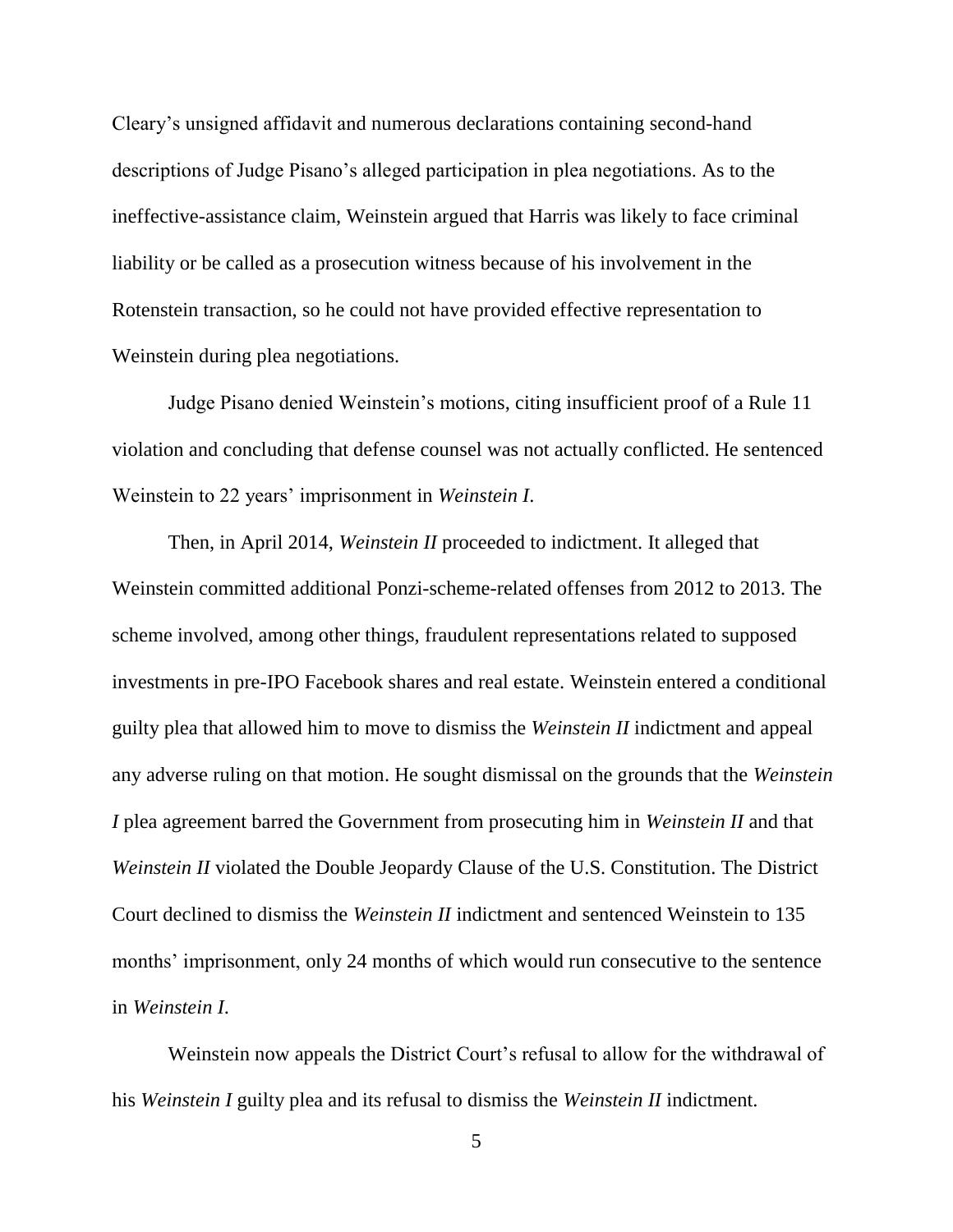#### **II. Standard of Review**

We review the denial of a motion to withdraw a guilty plea for abuse of discretion. *United States v. Siddons*, 660 F.3d 699, 703 (3d Cir. 2011). In so doing, we review the District Court's factual findings for clear error and its legal conclusions *de novo*. *United States v. Brown*, 250 F.3d 811, 815 (3d Cir. 2001). Similarly, "when reviewing a motion to dismiss an indictment, our standard of review is mixed." *United States v. Shenandoah*, 595 F.3d 151, 156 (3d Cir. 2010). "We exercise plenary review over the District Court's legal conclusions and review any challenges to its factual findings for clear error." *United States v. Huet*, 665 F.3d 588, 594 (3d Cir. 2012).

## **III. Discussion**

#### A. The Motion to Withdraw the *Weinstein I* Guilty Plea

"Once a court accepts a defendant's guilty plea, the defendant is not entitled to withdraw that plea simply at his whim." *United States v. Jones*, 336 F.3d 245, 252 (3d Cir. 2003). Rather, he bears the "substantial" burden of "showing a 'fair and just reason' for the withdrawal of his plea" prior to sentencing. *United States v. King*, 604 F.3d 125, 139 (3d Cir. 2010) (quoting Fed. R. Crim. P. 11(d)(2)(B)). To determine whether he has met that burden, "district courts consider whether: (1) [he] 'asserts his innocence;' (2) [he] proffered strong reasons justifying the withdrawal; and (3) the government would be prejudiced by the withdrawal." *Id.*

Weinstein has neither "meaningfully reasserted his innocence," *Jones*, 336 F.3d at 252-53, nor demonstrated that the withdrawal would not prejudice the Government, *see id.* at 255. Nonetheless he contends there are two compelling reasons justifying the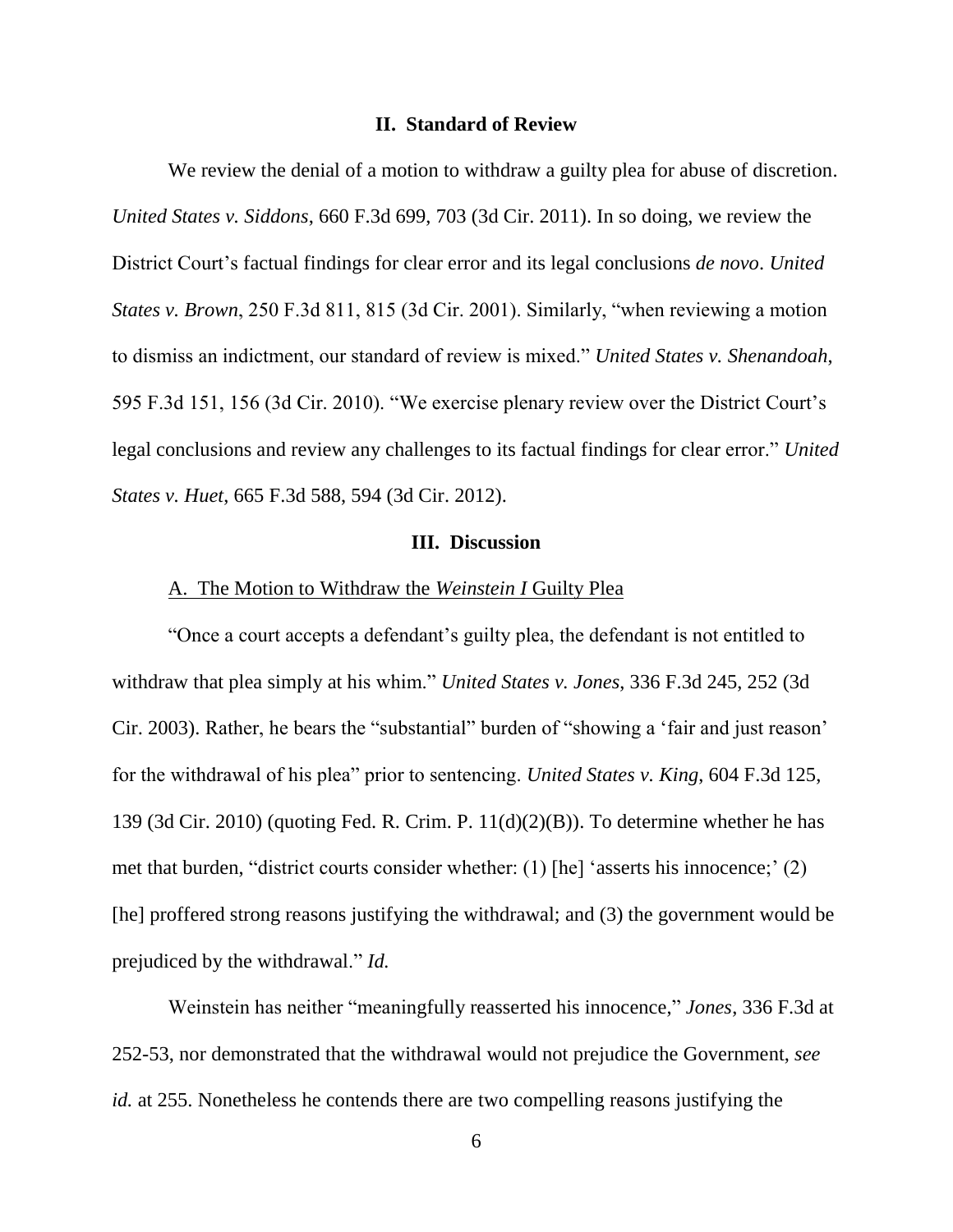withdrawal of his guilty plea: (1) Judge Pisano violated Rule 11 by participating in plea negotiations, and (2) his attorneys were conflicted and therefore rendered ineffective assistance.

We conclude that Judge Pisano did not abuse his discretion in ruling that Weinstein had not made the substantial showing necessary to warrant the withdrawal of his guilty plea. Though Rule 11(c)(1) establishes a "bright line" prohibiting the court from participating in plea discussions, *see United States v. Ebel*, 299 F.3d 187, 191 (3d Cir. 2002), the evidence that Judge Pisano actually crossed that line falls short.<sup>1</sup> Weinstein claims Judge Pisano violated Rule 11 on two occasions: when he spoke with both sides' counsel in chambers and when he had an *ex parte* phone call with Cleary. But the record support for Weinstein's assertions is wanting. Weinstein cites only unsubstantiated hearsay to support his claims. Initially this hearsay appeared only in his self-serving declaration, which was riddled with minor inaccuracies. *See* Gov't Br. at 23. Later it appeared in the declarations and affidavits of his attorneys and his spiritual adviser (one of which was unsigned), but even those statements are not enough for Weinstein to meet his "substantial" burden. First of all, that Weinstein could have presented those statements to the District Court earlier suggests they are *post hoc*  attempts to bolster his position. Moreover, two of the declarations contain only *double*  hearsay (*i.e.*, they relay what Harris and Cleary allegedly said that Judge Pisano allegedly said to others), J.A. 184, 244-45, and Cleary's affidavit is entitled to no weight because it

 $\overline{a}$ 

<sup>&</sup>lt;sup>1</sup> We reject Weinstein's argument that Judge Pisano should not have been the one to rule on the Rule 11 motion because it lacks any support in our case law.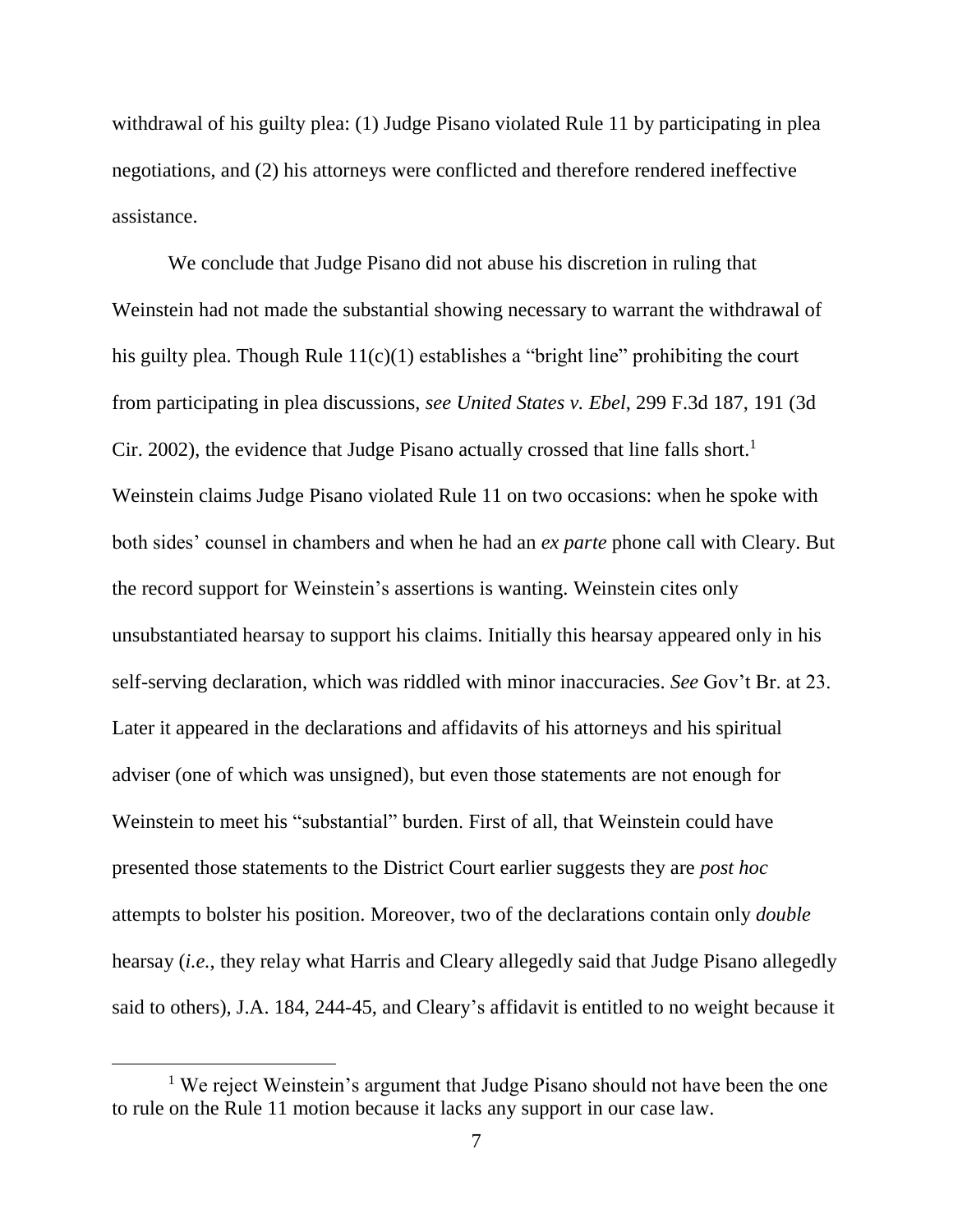is merely an unsigned draft affidavit, J.A. 246. (We also note that even if we were to give weight to the Cleary affidavit, the comments it attributes to Judge Pisano do not indicate a Rule 11 violation. *See United States v. Frank*, 36 F.3d 898, 903 (9th Cir. 1994) (explaining that Rule 11(c)(1) "does not establish a series of traps for imperfectly articulated oral remarks"). Finally, though it is not dispositive, Judge Pisano repeatedly denied making any of the problematic statements attributed to him, and Weinstein stated under oath at his plea hearing that he was not induced to plead guilty and that no one had made any promises to him other than what appeared in the plea agreement.<sup>2</sup> Thus the record lacks any credible evidence to substantiate the alleged Rule 11 violation, and it was not an abuse of discretion to deny Weinstein's requests to withdraw his *Weinstein I* guilty plea.

Second, Weinstein argues that defense counsel was ineffective because the Proskauer attorneys were operating under an actual conflict of interest. An attorney is actually conflicted if, in connection with his representation of a client, he is very likely to face criminal charges or be a witness for the prosecution. *See Gov't of the Virgin Islands v. Zepp*, 748 F.2d 125 (3d Cir. 1984). And representation by an actually conflicted attorney is ineffective and violates the Sixth Amendment without any need to show prejudice. *See Mickens v. Taylor*, 535 U.S. 162, 166 (2002) (quoting *Strickland v. Washington*, 466 U.S. 668, 694 (1984)).

<sup>&</sup>lt;sup>2</sup> In the alternative, Weinstein argues in a footnote that he is entitled to withdraw his guilty plea because his attorneys lied about Judge Pisano's *ex parte* remarks. But "arguments raised in passing (such as, in a footnote), but not squarely argued, are considered waived." *John Wyeth & Bro. Ltd. v. CIGNA Int'l Corp.*, 119 F.3d 1070, 1076 n.6 (3d Cir. 1997).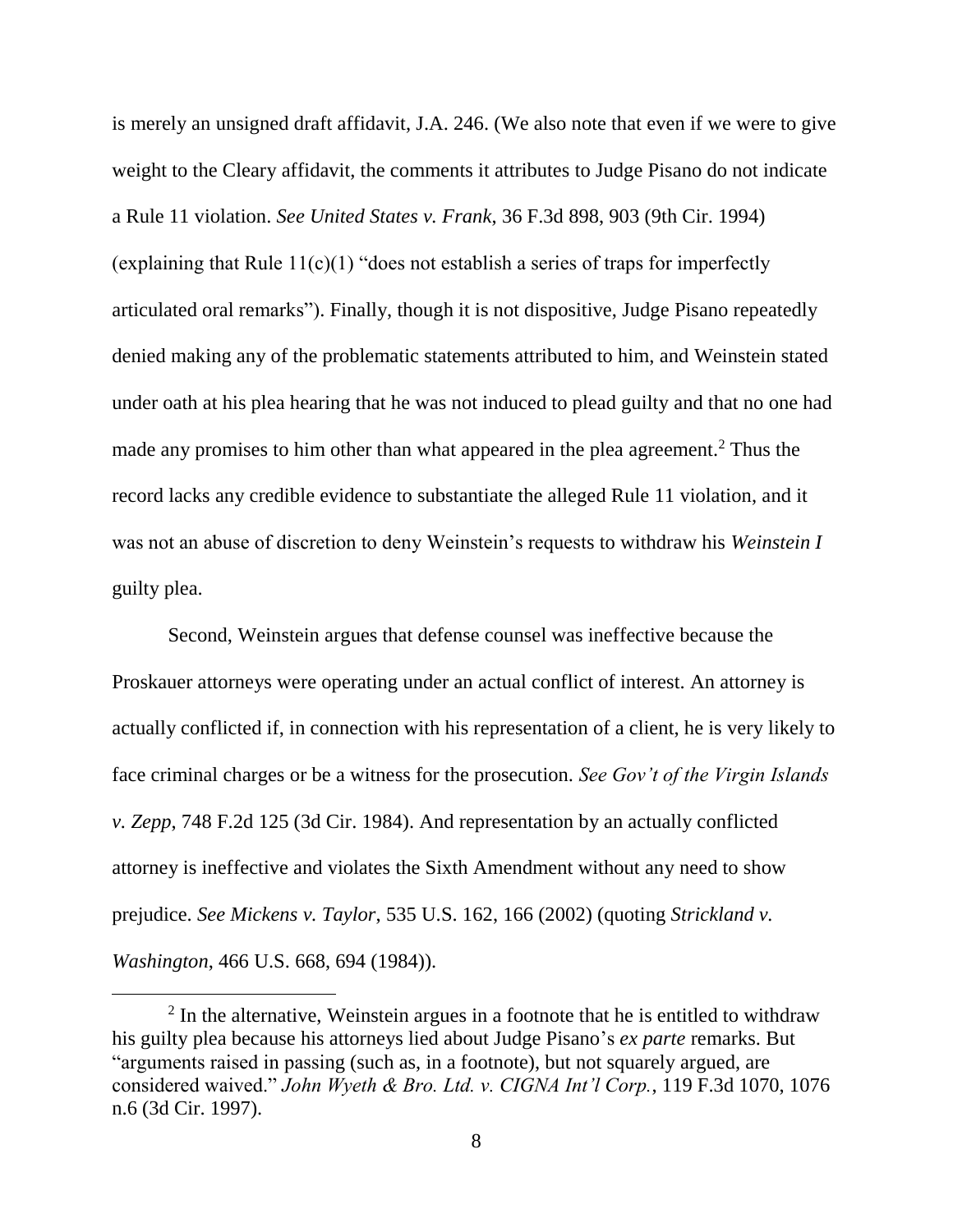According to Weinstein, because Rotenstein relied on Harris's comments when he decided to invest with Weinstein, Harris "faced potential criminal liability for aiding and abetting . . . [,] and his independent personal knowledge of the circumstances of the charges made him a [likely] witness for the prosecution." *United States v. Morena*, 547 F.3d 191, 198 (3d Cir. 2008). But Weinstein mischaracterizes Harris's situation. The latter's representations to Rotenstein were not false (let alone criminal) because the insurance transaction would have been legitimate had Weinstein not misappropriated the investment. With no evidence to suggest that Harris assisted in the misappropriation, he did not face potential criminal liability. Nor was Harris likely to be a witness for the prosecution. The Government could have proven that Weinstein defrauded Rotenstein with testimony from Rotenstein and a summary witness describing what Weinstein did with the investment; Harris's testimony was not needed.

Weinstein compares this case to *Government of the Virgin Islands v. Zepp*, where defense counsel could not represent his client without putting himself at risk of criminal charges, and a damning stipulation from defense counsel was actually used to convict the defendant. *See* 748 F.2d at 137-39. But Harris was not at risk of criminal liability for his actions, and there is no reason to think that he would have been a prosecution witness in this case. Thus defense counsel was not actually conflicted and the District Court did not abuse its discretion when it ruled that Weinstein could not withdraw his *Weinstein I*  guilty plea on the ground that his counsel had been ineffective.

## B. The Motions to Dismiss the *Weinstein II* Indictment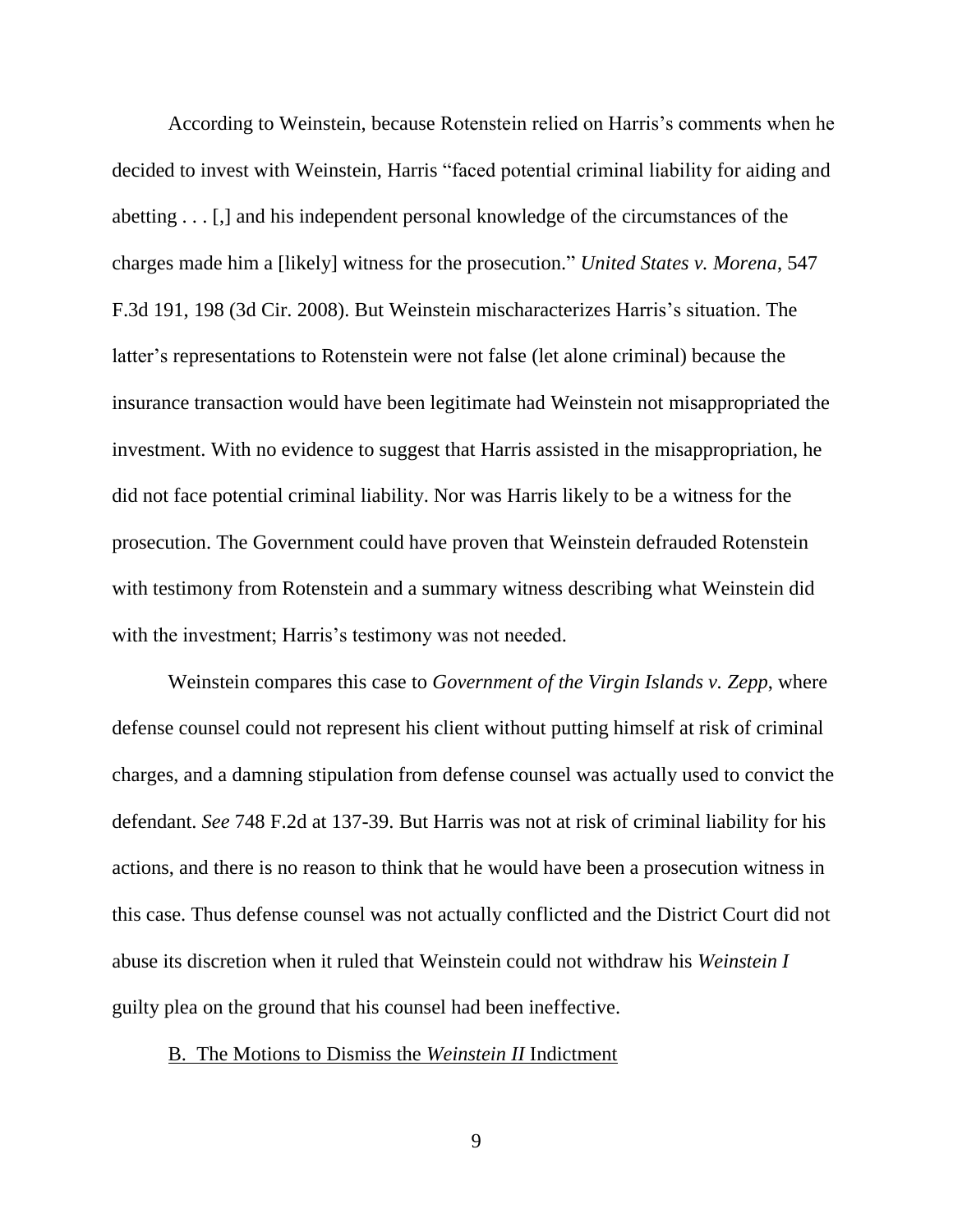Weinstein next appeals the District Court's refusal to dismiss the *Weinstein II* indictment. He first argues that the *Weinstein I* plea agreement—which prohibits the Government from initiating "any further criminal charges against Eliyahu Weinstein for his conduct, now known to the Government, from in or about June 2004" through the date of his guilty plea (January 3, 2013), J.A. 97—bars the Government from bringing criminal charges against him for any financial fraud he may have committed before he pleaded guilty, including the frauds alleged in the *Weinstein II* indictment. According to Weinstein, the "conduct" referred to in the *Weinstein I* plea agreement encompasses any crimes committed using the *modus operandi* he employed to commit the crimes charged in *Weinstein I* and would include the criminal acts at issue in *Weinstein II*.

To say we disagree requires little thought beyond the text. "Plea agreements, although arising in a criminal context, are analyzed under contract law standards." *United States v. Nolan-Cooper*, 155 F.3d 221, 236 (3d Cir. 1998). And under those standards the plain meaning of the agreement controls. *See United States v. Davenport*, 775 F.3d 605, 609 (3d Cir. 2015). Here the word "conduct" plainly refers to any acts or omissions by Weinstein. The agreement bars the Government only from charging Weinstein in connection with specific criminal acts of which it was aware at the time he pleaded guilty; it does not immunize him from prosecution when (as in *Weinstein II*) the Government later learns of a criminal act he committed before pleading guilty, even if the newly discovered act resembled the crimes to which he pleaded guilty. In context, it would be absurd to say that "conduct" refers to a type of crime and not a criminal act.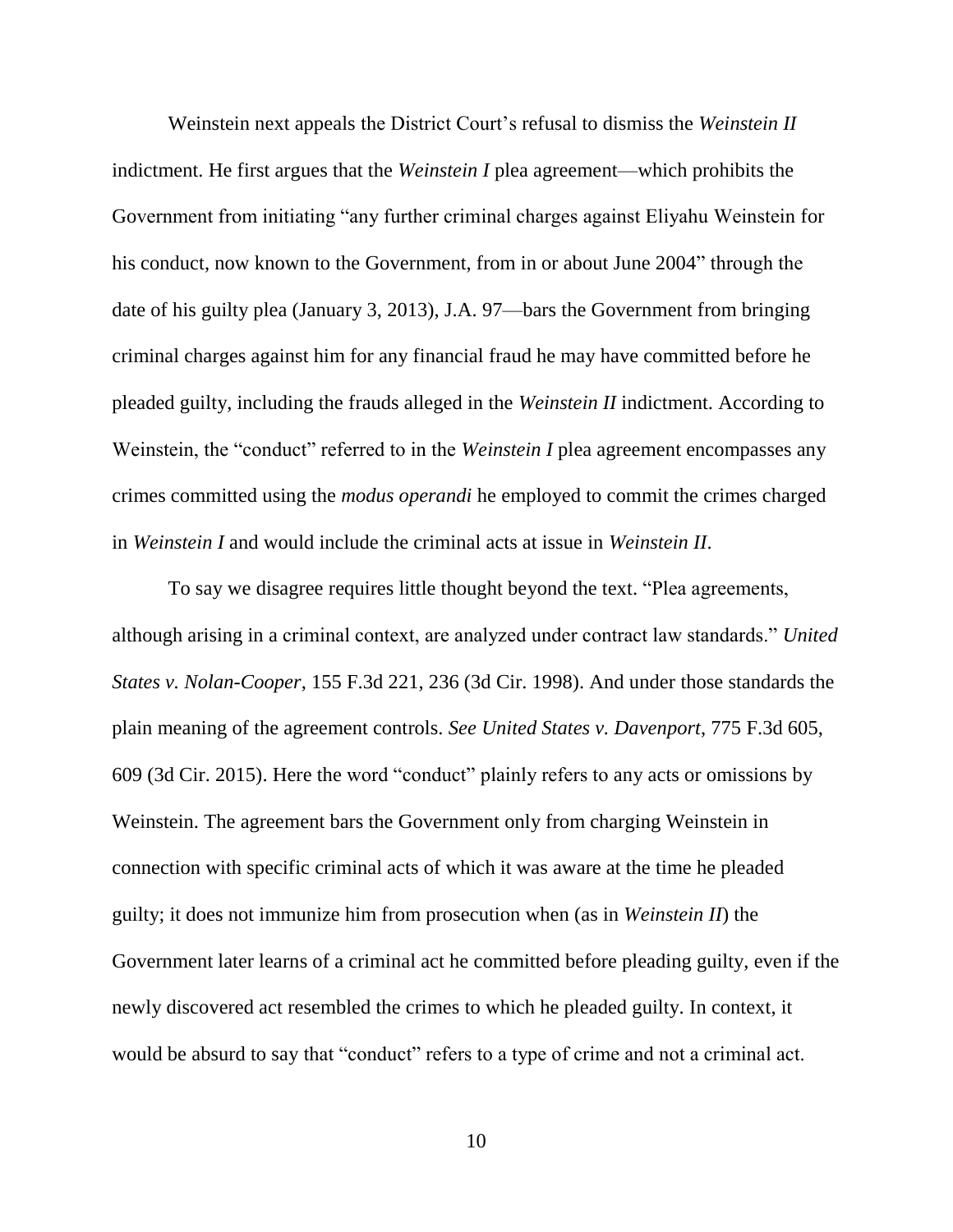Weinstein then argues that the charges in *Weinstein II* duplicate the charges in *Weinstein I* and therefore violate the Double Jeopardy Clause, which "prohibits successive prosecution or multiple punishment for" the same offense. *Witte v. United States*, 515 U.S. 389, 391 (1995). True enough, the District Court evaluated Weinstein's Double Jeopardy challenge using the test from *Blockburger v. United States*, 284 U.S. 299 (1932), and that was incorrect. *Blockburger* applies where the issue is "whether two offenses are sufficiently distinguishable to permit the imposition of cumulative punishment." *Brown v. Ohio*, 432 U.S. 161, 166 (1977). Where, as here, the issue is whether the Government has improperly divided a single conspiracy into multiple conspiracies, the "totality of the circumstances" test from *United States v. Liotard*, 817 F.2d 1074, 1078 (3d Cir. 1987), controls. *See United States v. Rigas*, 605 F.3d 194, 212 (3d Cir. 2010).

But that misstatement was harmless. Under *Liotard* we consider factors like "the '*locus criminis*' of the alleged conspiracies [(*i.e.*, where the crime was committed)]"; "the degree of temporal overlap between the conspiracies"; "the overlap of personnel between the conspiracies"; and "the similarity in the overt acts charged and role played by the defendant in each indictment." *United States v. Smith*, 82 F.3d 1261, 1267 (3d Cir. 1996). Here they indicate there was no Double Jeopardy violation because the *Weinstein I* and *Weinstein II* conspiracies involved different victims in different locations, different time periods, different co-conspirators, and different schemes.

\* \* \* \* \* \*